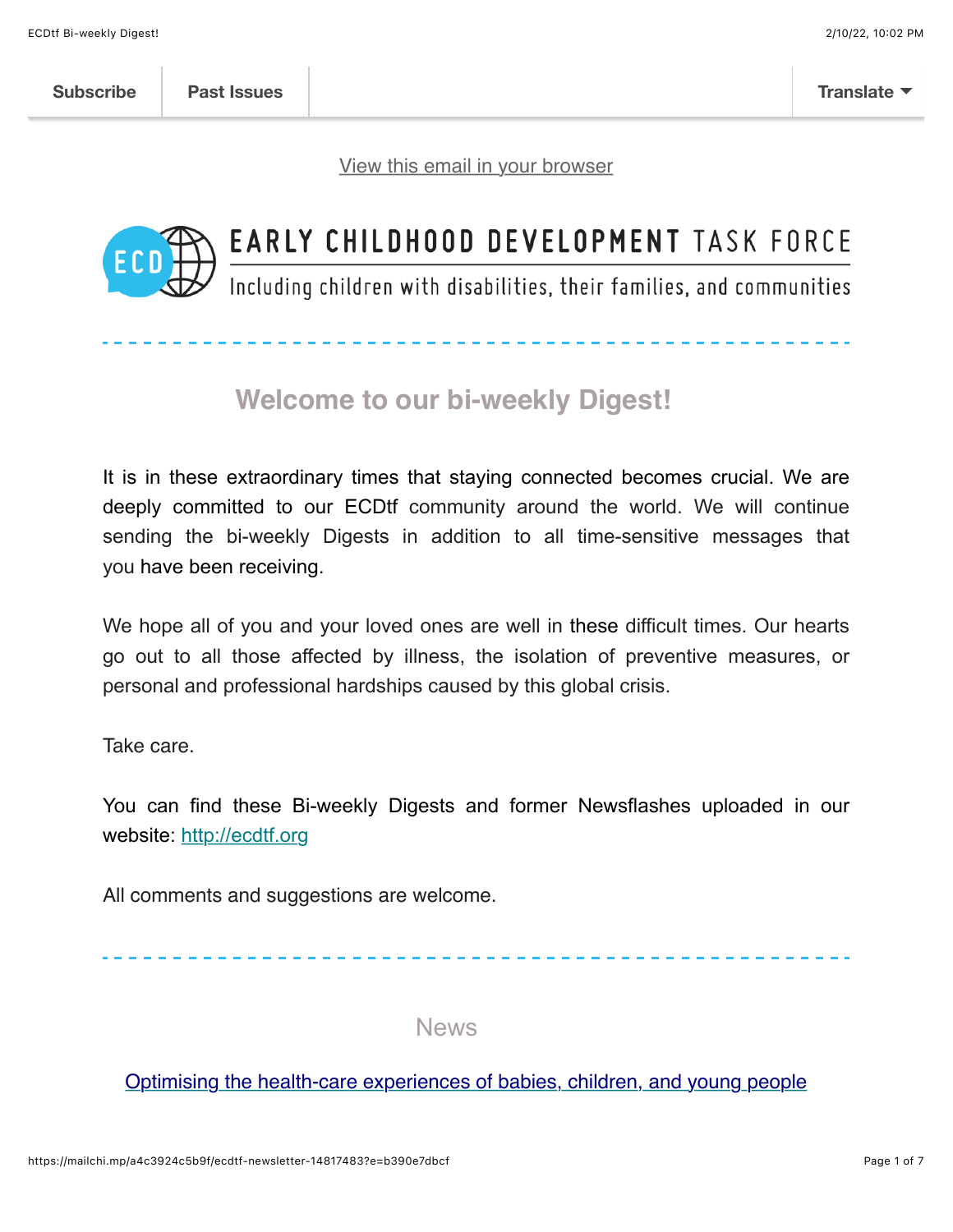#### [Announcing the Centre of Excellence on Data for Children with Disabilities](https://data.unicef.org/resources/centre-of-excellence-on-data-for-children-with-disabilities/)

**Events** 

## **[National Prenatal-to-3 Research to Policy Summit](https://info.childandfamilyresearch.org/2021-national-prenatal-to-3-research-policy-summit?utm_campaign=2021%20National%20Prenatal-to-3%20Research%20to%20Policy%20Summit&utm_medium=email&_hsmi=165433876&_hsenc=p2ANqtz-_65PlZ_Z6hsq_uyUZhIOzIlJcMRgGih7baXNgkuB5Q9V_a1myo0Kyjc9PeF2aeVVsUvLPhyodU5lSVTMqS0wJCKGdWcg&utm_content=165433876&utm_source=hs_email)**

October 7, 2021

**Virtual Briefing:** [UNICEF State of the World's Children Report on Mental](https://unicefusa.zoom.us/webinar/register/WN_-oPm4ccrT-Gec1aSu2lhUw) Health & Well-Being Oct 13, 2021

**STEM Webinar: [Data Literacy](https://www.eventbrite.com/e/stem-webinar-data-literacy-registration-153988019311?utm_content=&utm_medium=email&utm_name=&utm_source=govdelivery&utm_term=)** Oct 15, 2021

**Virtual event:** [2021 International Early Childhood Inclusion Institute](https://inclusioninstitute.fpg.unc.edu/) Oct 25 - 28, 2021

**Conference:** [Family Hubs Implementation Toolkit](https://www.annafreud.org/training/training-and-conferences-overview/online-conferences-webinars-and-events/implementing-family-hubs/) November 2, 2021

## **Some interesting articles and report**

#### **Report:** [Covid 19 in India](https://mcusercontent.com/fdbb07179dc5a2d4ccfab37d9/files/e9d8cdfe-2e21-dc4e-cdde-fa0fb1d90922/Covid_19inINDIAFinal.pdf)

**Brief:** [Tobacco control to improve child health and development](https://mcusercontent.com/fdbb07179dc5a2d4ccfab37d9/files/70ad5cf9-375b-8b4b-1f4d-5f33703d432a/9789240022218_eng.pdf)

**Report:** [FPG 2021 Impact Report by uncfpg](https://issuu.com/uncfpg/docs/fpg_2021_impact_report)

**Report:** [Kindergarten Transition](https://eclkc.ohs.acf.hhs.gov/sites/default/files/pdf/transition-brief.pdf?utm_content=&utm_medium=email&utm_name=&utm_source=govdelivery&utm_term=)

**Article**[: Critically Examining the Person–Environment Relationship and Implications](https://www.frontiersin.org/articles/10.3389/fresc.2021.709977/full) of Intersectionality for Participation in Children's Rehabilitation Services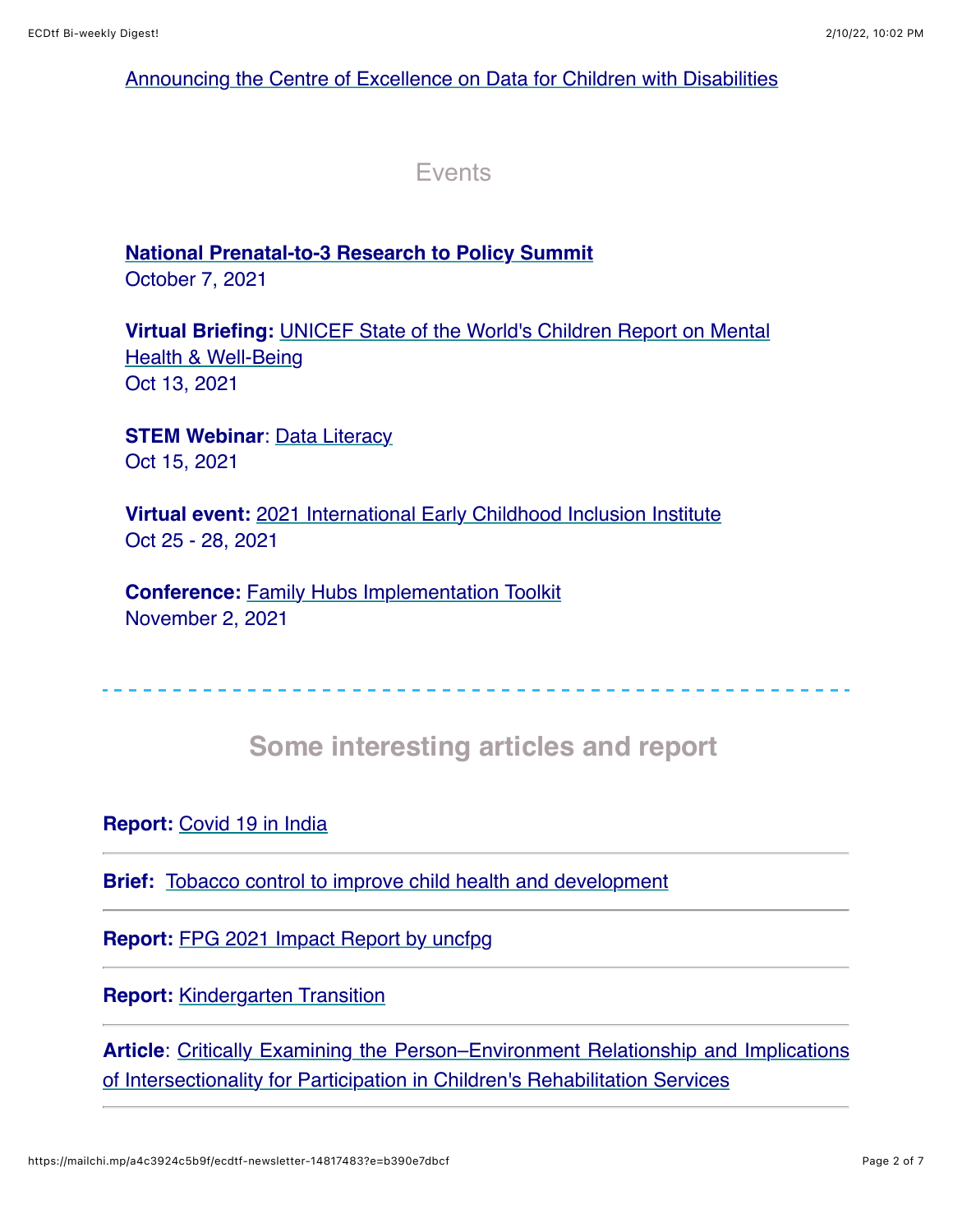#### **Article**: [Association of Risk Factors for Early Childhood Disability in Rural Pakistan](https://journals.sagepub.com/doi/abs/10.1177/10105395211048318)

**Article**[: An Evaluation of Education-Based Interventions for Students with Autism](https://link.springer.com/article/10.1007/s40489-021-00289-0) Spectrum Disorders Without Intellectual Disability: a Systematic Review

### **RESOURCES**

**Article**[: COVID-19 and schools reopening in African countries: Twists and turns](https://www.globalpartnership.org/blog/covid-19-and-schools-reopening-african-countries-twists-and-turns)

**Article**: Associations between women's empowerment and child [development, growth, and nurturing care practices in sub-Saharan Africa: A cross](https://mcusercontent.com/fdbb07179dc5a2d4ccfab37d9/files/1f5812d9-1c50-551b-2f61-a565435e7da7/Associations_between_womens_empowerment_and_child.pdf)sectional analysis of demographic and health survey data

**Resource:** [Building Partnerships with Families Series](https://eclkc.ohs.acf.hhs.gov/family-engagement/article/building-partnerships-families-series)

**Podcast**[: PARTNERING WITH PARENTS--BUILDING A SUPPORTIVE](https://www.inclusivechildcare.org/podcast-inclusion-matters/partnering-parents-building-supportive-relationship) **RELATIONSHIP** 

**Tipsheet: [Relationships with Families](https://www.inclusivechildcare.org/resource-library/tipsheet/relationships-families)** 

**Article**[: The Concept of Peaceable School: children learn how to mediate and](https://childhub.org/en/child-protection-news/concept-peaceable-school-children-learn-how-mediate-and-resolve-conflicts-themselves) resolve conflicts by themselves

**Workbooks:** [Literacy and learning through a global book series on climate change](https://www.globalpartnership.org/blog/literacy-and-learning-through-global-book-series-climate-change)

**Resource:** [2021 Yearbook - National Home Visiting Resource Center](https://nhvrc.org/yearbook/2021-yearbook/)

**Tool**[: Data on number of attacks on students, personnel, and institutions in](http://data.uis.unesco.org/index.aspx?queryid=3792) 2020 GCPEA & UNESCO

**Resource**[: How to Motivate Children: Science-Based Approaches for Parents,](https://developingchild.harvard.edu/resources/how-to-motivate-children-science-based-approaches-for-parents-caregivers-and-teachers/?fbclid=IwAR2yy4bppDJo2Mwub1VpyxLuks54SyWAifjcS6lrJi-kWzX_esGZ0TmX7Ms) Caregivers, and Teachers

**Resources**[: An extensive teaching toolkit to equip, enable and empower educators](https://www.childnet.com/resources/star-send-toolkit)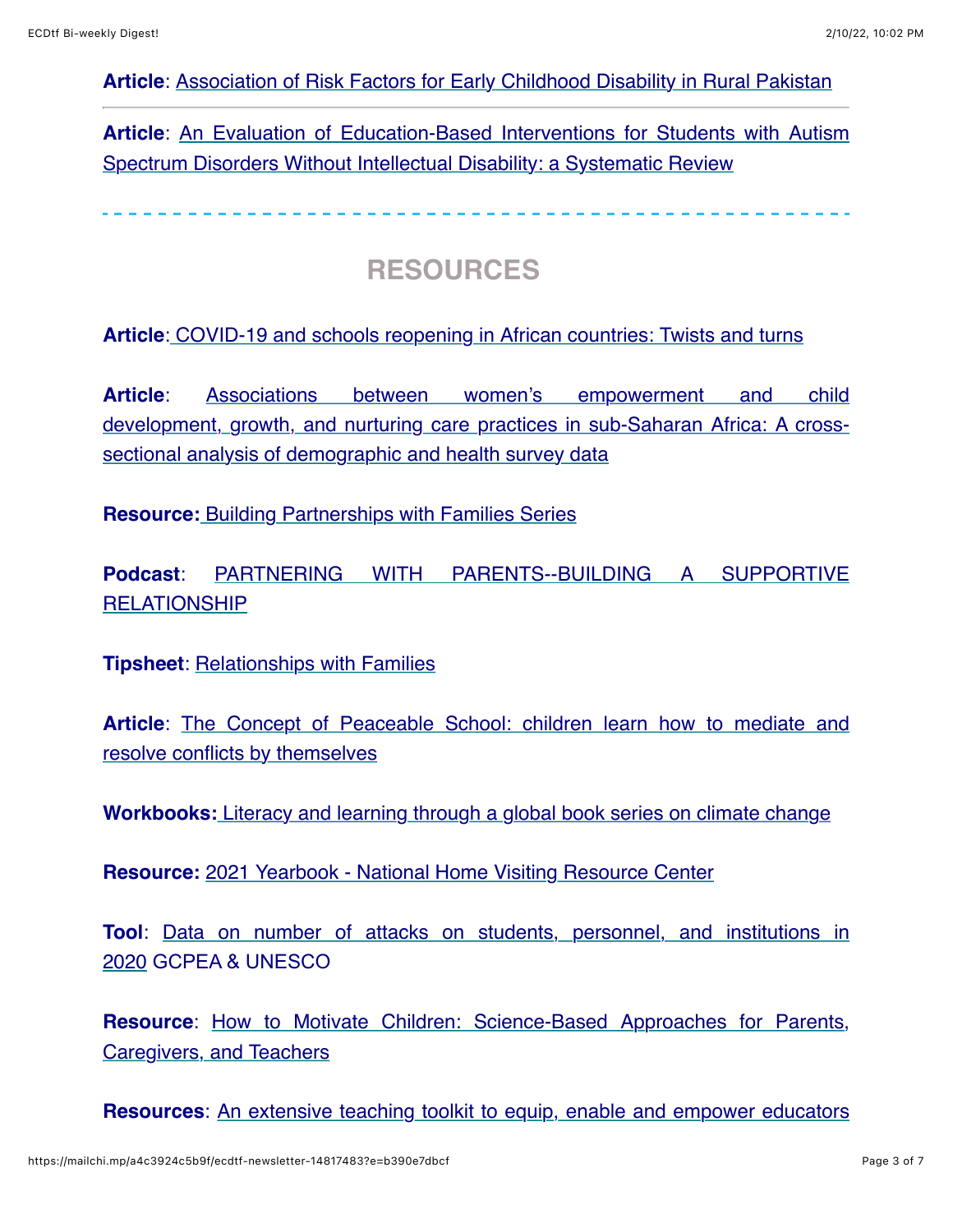[with the relevant knowledge they need to support young people with special](https://www.childnet.com/resources/star-send-toolkit) educational needs and disability (SEND).

**Resource:** [This project aimed to establish how to make mental health talking](https://s2.chorus-mk.thirdlight.com/file/24/asDKIN9as.klK7easFDsalAzTC/NAS-Good-Practice-Guide-A4.pdf?fbclid=IwAR3_V35Z0emBSX0bQM9R_cYv6fB_i78C26CLLwxRAHUtGG1ZNCogkxIE5aM) therapies better for autistic people.

**Resource:** [Teacher Wellbeing Resources Mapping & Gap Analysis](https://inee.org/resources/teacher-wellbeing-resources-mapping-gap-analysis)

**Tool:** [COVID-19 Global Education Recovery Tracker](https://www.covideducationrecovery.global/)

**Report:** [COVID-19 and Female Learners in South Sudan: The impact of school](https://inee.org/resources/covid-19-and-female-learners-south-sudan-impact-school-closures-juba-rumbek-kapoeta-torit) closures in Juba, Rumbek, Kapoeta, Torit and Pibor

**Resource**[: School's Out: Experimental Evidence on Limiting Learning Loss Using](https://www.nber.org/papers/w28205) "Low-Tech" in a Pandemic

**Webinar Recording:** [Strengthening and Promoting Education Data Systems and](https://www.unicef-irc.org/events/strengthening-and-promoting-education-data-systems-and-utilization-in-africa-lessons-from-the-data-must-speak-global-initiative.html) Utilization in Africa

**Webinar Recording:** [Reopening the future: Advancing early learning for a better](https://www.globalpartnership.org/blog/reopening-future-advancing-early-learning-better-tomorrow) tomorrow

**Resource**: [Build Forward Better](https://www.savethechildren.net/build-forward-better)

**Article**[: Learning by doing: How the brain's motor system can support vocabulary](https://www.sciencedaily.com/releases/2021/09/210909123911.htm) learning

**List of resources**: [Perkins global experts](https://www.perkinsglobalcommunity.org/essential-resources-on-early-learning-for-children-with-visual-impairment-and-multiple-disabilities/)

**Resource**: [Accelerating Change for Out of School Children and Youth Introduction](https://drive.google.com/file/d/1KbXLVogHGJMWvCTm_IJclR_D7wqfnajm/view)

**Video**: Dignified Storytelling Pledge

**Resource**: [My Hero is You, Storybook for Children on COVID-19](https://interagencystandingcommittee.org/iasc-reference-group-mental-health-and-psychosocial-support-emergency-settings/my-hero-you-storybook-children-covid-19)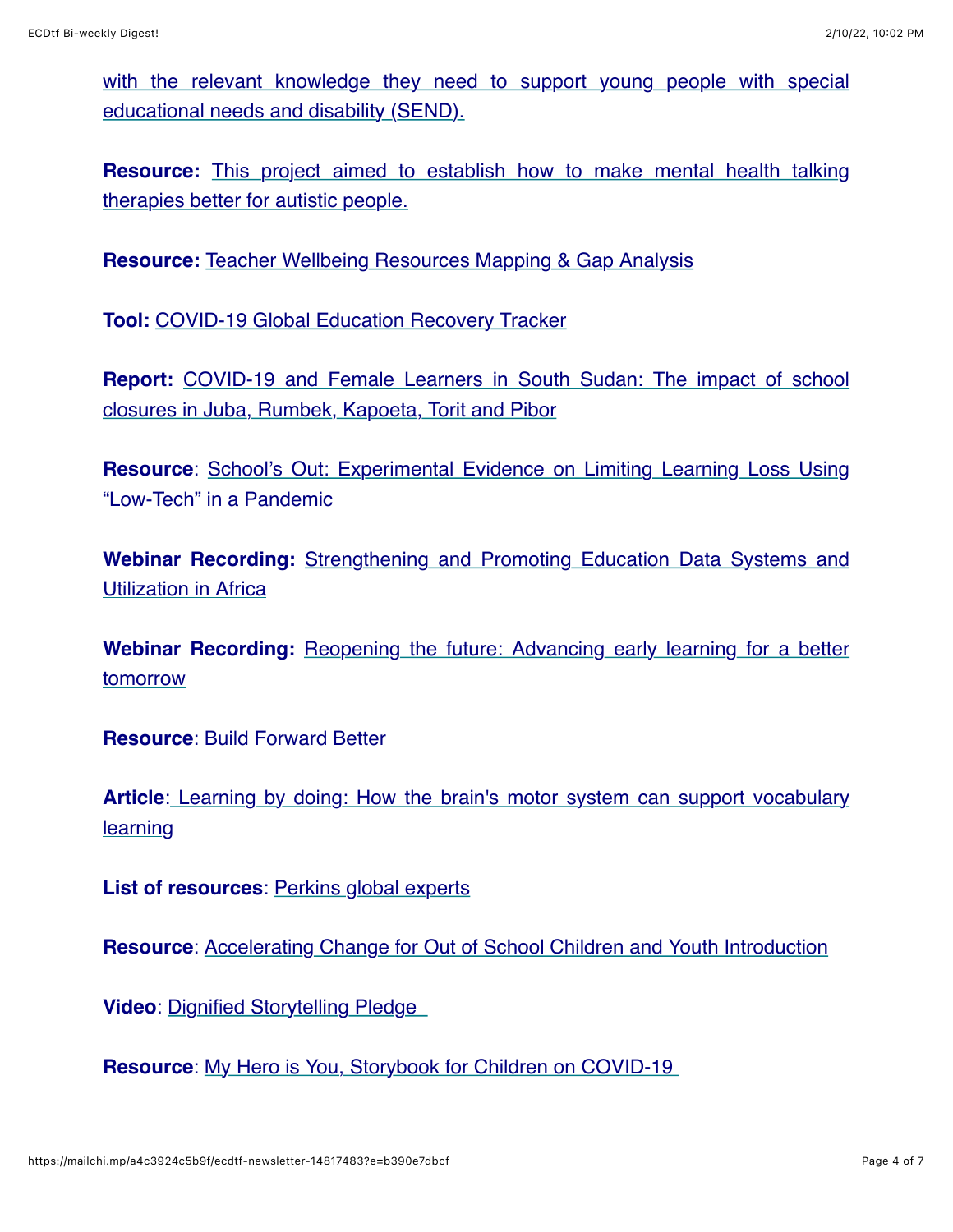**Blog:** [A new blog via the Early Childhood Workforce Initiative](https://www.earlychildhoodworkforce.org/content/early-childhood-education-crisis-voices-ece-personnel-asia-pacific-and-sub-saharan-africa?ct=t(EMAIL_CAMPAIGN_Sep_ExternalNL_2021))

**Resource**: [THE ENVELOPE: For Curious Conversation to Evolve Family Practice](https://theenvelope.commons.gc.cuny.edu/)

**Resource:** [REsponding to VIolence against children in Schools and adjacent](https://childhub.org/en/child-protection-news/how-do-we-prevent-combat-and-respond-violence-schools-revis-has-solutions) settings

**Resource[: If We Build a Trusting Relationship with Children, They will Find Courage](https://childhub.org/en/child-protection-news/if-we-build-trusting-relationship-children-they-will-find-courage-talk-about-violence-or-abuse-against-them)** to Talk about Violence or Abuse Against Them

**Resource:** [The assessment bias trap: what the TAGs taught us](https://www.tes.com/news/assessment-bias-trap-what-tags-taught-us)

**Tools:** The National Academies Press | Tools for Supporting Emotional Wellbeing in Children and Youth

**Video:** [Lessons from the Field - Safe and Supportive Early Learning: Lessons](https://vimeo.com/601912495/b0b67c70a3?utm_content=&utm_medium=email&utm_name=&utm_source=govdelivery&utm_term=) Learned for the New School Year

 **Call to action** 

**Global Call** [for Submissions of Evidence and Learning on EiE Data UNESCO](https://en.unesco.org/themes/education-emergencies/information-systems/repository)

**A Call to Action:** [Supporting the Education of Afghanistan's Children and Young](https://inee.org/blog/call-action-supporting-education-afghanistans-children-and-young-people) **People** 

 **Classes and courses** 

**Professional development sessions:** [ISSA Connects for Learning, three days of](https://events.zoom.us/e/organizations/hOtq__7PS6SKfKKy1XCtGA?ct=t%28EMAIL_CAMPAIGN_ISSA+Connects+for+Learning-1%29)

online learning

**2 November 2021 | 10:30 - 12:30 CET**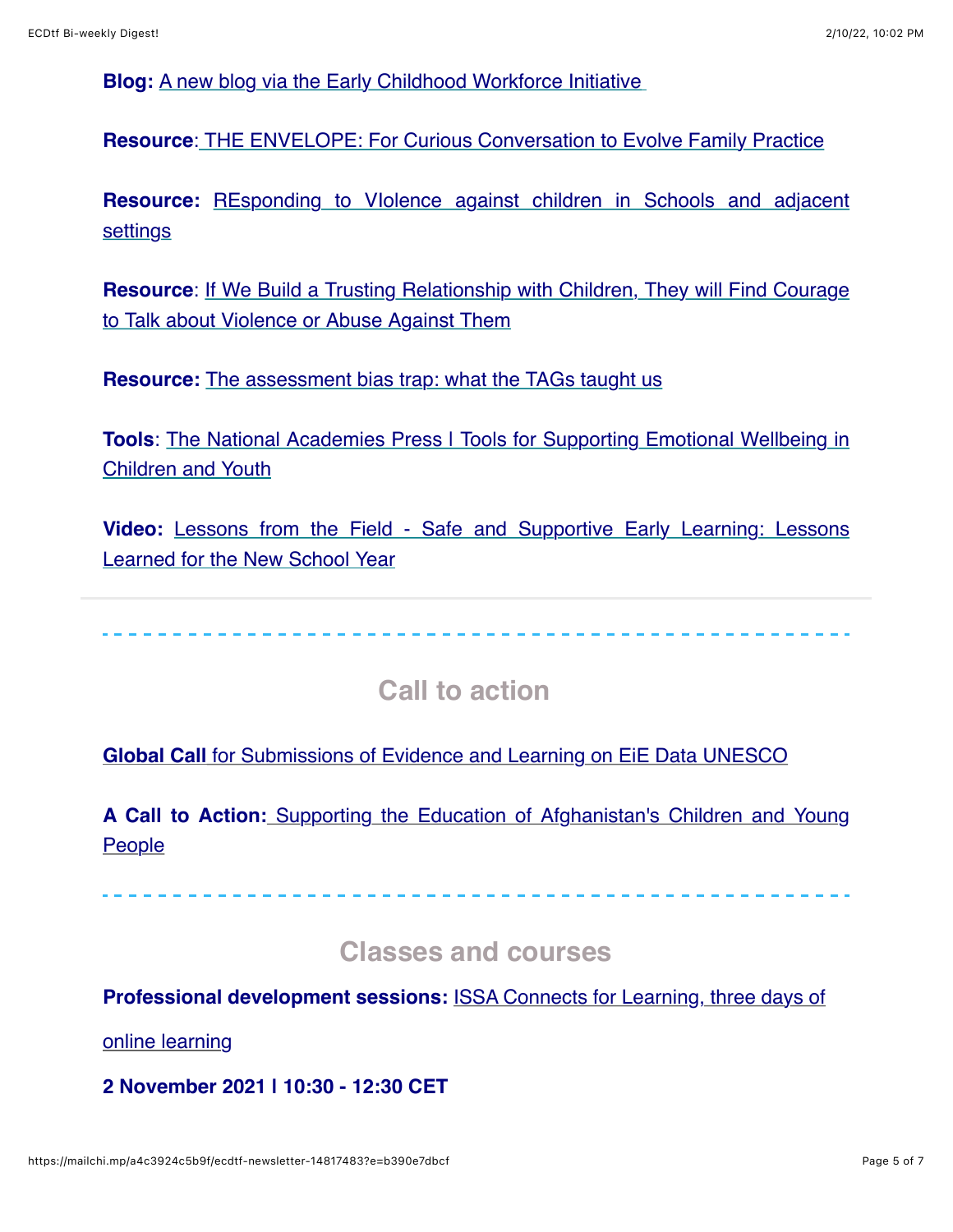[How can we support meaningful interactions in early childhood education and care?](https://na01.safelinks.protection.outlook.com/?url=https%3A%2F%2Fissa.us8.list-manage.com%2Ftrack%2Fclick%3Fu%3Dc3a876615a3cb6bca4a3d1386%26id%3Da18aa7b922%26e%3Da089730162&data=04%7C01%7C%7Cb768aa50c9ea4697a59408d97e89dc5c%7C84df9e7fe9f640afb435aaaaaaaaaaaa%7C1%7C0%7C637679952844858889%7CUnknown%7CTWFpbGZsb3d8eyJWIjoiMC4wLjAwMDAiLCJQIjoiV2luMzIiLCJBTiI6Ik1haWwiLCJXVCI6Mn0%3D%7C1000&sdata=5FJcuM1opLSQUY9lKeuL5L9LyK%2FAhlcClZPMkci%2BD%2Fc%3D&reserved=0)

#### **3 November 2021 | 10:30 - 13:30 CET**

**[Building your Organization's Resilience](https://na01.safelinks.protection.outlook.com/?url=https%3A%2F%2Fissa.us8.list-manage.com%2Ftrack%2Fclick%3Fu%3Dc3a876615a3cb6bca4a3d1386%26id%3Dcde72ab44b%26e%3Da089730162&data=04%7C01%7C%7Cb768aa50c9ea4697a59408d97e89dc5c%7C84df9e7fe9f640afb435aaaaaaaaaaaa%7C1%7C0%7C637679952844868883%7CUnknown%7CTWFpbGZsb3d8eyJWIjoiMC4wLjAwMDAiLCJQIjoiV2luMzIiLCJBTiI6Ik1haWwiLCJXVCI6Mn0%3D%7C1000&sdata=zqns0Rn9mz4lkA%2Bnm0A8SEEyOqqMi74s3nbzQ36uy50%3D&reserved=0)** 

**4 November 2021 | 10:30 - 12:30 CET**

[Early Childhood Education and Care during the Pandemic](https://na01.safelinks.protection.outlook.com/?url=https%3A%2F%2Fissa.us8.list-manage.com%2Ftrack%2Fclick%3Fu%3Dc3a876615a3cb6bca4a3d1386%26id%3D3fa71a0093%26e%3Da089730162&data=04%7C01%7C%7Cb768aa50c9ea4697a59408d97e89dc5c%7C84df9e7fe9f640afb435aaaaaaaaaaaa%7C1%7C0%7C637679952844868883%7CUnknown%7CTWFpbGZsb3d8eyJWIjoiMC4wLjAwMDAiLCJQIjoiV2luMzIiLCJBTiI6Ik1haWwiLCJXVCI6Mn0%3D%7C1000&sdata=OYU11aNLlkve3UHbNjjg3mQO%2FmctRDO2O9VrFo8ErtU%3D&reserved=0)

**E-learning:** [Shifting Norms around Violence in Schools - A Guide for Facilitators](https://childhub.org/en/online-learning-materials/e-learning-shifting-norms-around-violence-schools-guide-facilitators-working-children-and-young-people)

Working with Children and Young People

**Online Course:** [E-course - Art, armed conflict and humanitarian aid](https://www.nau.edu.pt/en/course/arts-armed-conflict-and-humanitarian-aid/)

## **Job opportunities**

[Especialista de Educación Venezuela](https://na01.safelinks.protection.outlook.com/?url=https%3A%2F%2Finee.us5.list-manage.com%2Ftrack%2Fclick%3Fu%3Dfef0506b371181f31cc3ba467%26id%3D211614be57%26e%3De2d7536134&data=04%7C01%7C%7Cf8c8ece83efc4d0fe23408d97f318b2d%7C84df9e7fe9f640afb435aaaaaaaaaaaa%7C1%7C0%7C637680673035265623%7CUnknown%7CTWFpbGZsb3d8eyJWIjoiMC4wLjAwMDAiLCJQIjoiV2luMzIiLCJBTiI6Ik1haWwiLCJXVCI6Mn0%3D%7C1000&sdata=barUaOkzESoO7YAMrEHX%2FIVGGQsy5nT8BvpvZxVghLA%3D&reserved=0) NRC - Norwegian Refugee Council Caracas - Venezuela APPLICATION DEADLINE: 9 OCTOBER 2021

[Education Project Manager - Posición Nacional](https://inee.org/es/jobs/education-project-manager-posicion-nacional) Norwegian Refugee Council Tegucigalpa, Honduras APPLICATION DEADLINE: 13 OCTOBER 2021

[Monitoring, Evaluation, Adaptation and Learning Specialist \(MEAL\), Education, Haiti](https://na01.safelinks.protection.outlook.com/?url=https%3A%2F%2Finee.us5.list-manage.com%2Ftrack%2Fclick%3Fu%3Dfef0506b371181f31cc3ba467%26id%3D49531b989e%26e%3De2d7536134&data=04%7C01%7C%7Cf8c8ece83efc4d0fe23408d97f318b2d%7C84df9e7fe9f640afb435aaaaaaaaaaaa%7C1%7C0%7C637680673035275615%7CUnknown%7CTWFpbGZsb3d8eyJWIjoiMC4wLjAwMDAiLCJQIjoiV2luMzIiLCJBTiI6Ik1haWwiLCJXVCI6Mn0%3D%7C1000&sdata=a02XifAUwtV3HLfPd1xAQHFzykcX%2BXl4JoeJWz3xYNI%3D&reserved=0https://inee.org/jobs/monitoring-evaluation-adaptation-and-learning-specialist-meal-education-haiti) Catholic Relief Services LACRO - HAITI APPLICATION DEADLINE: 29 OCTOBER 2021

[Project Coordinator](https://inee.org/jobs/project-coordinator) NYU Global TIES for Children - Early Childhood Development in Emergency & Conflict Initiative